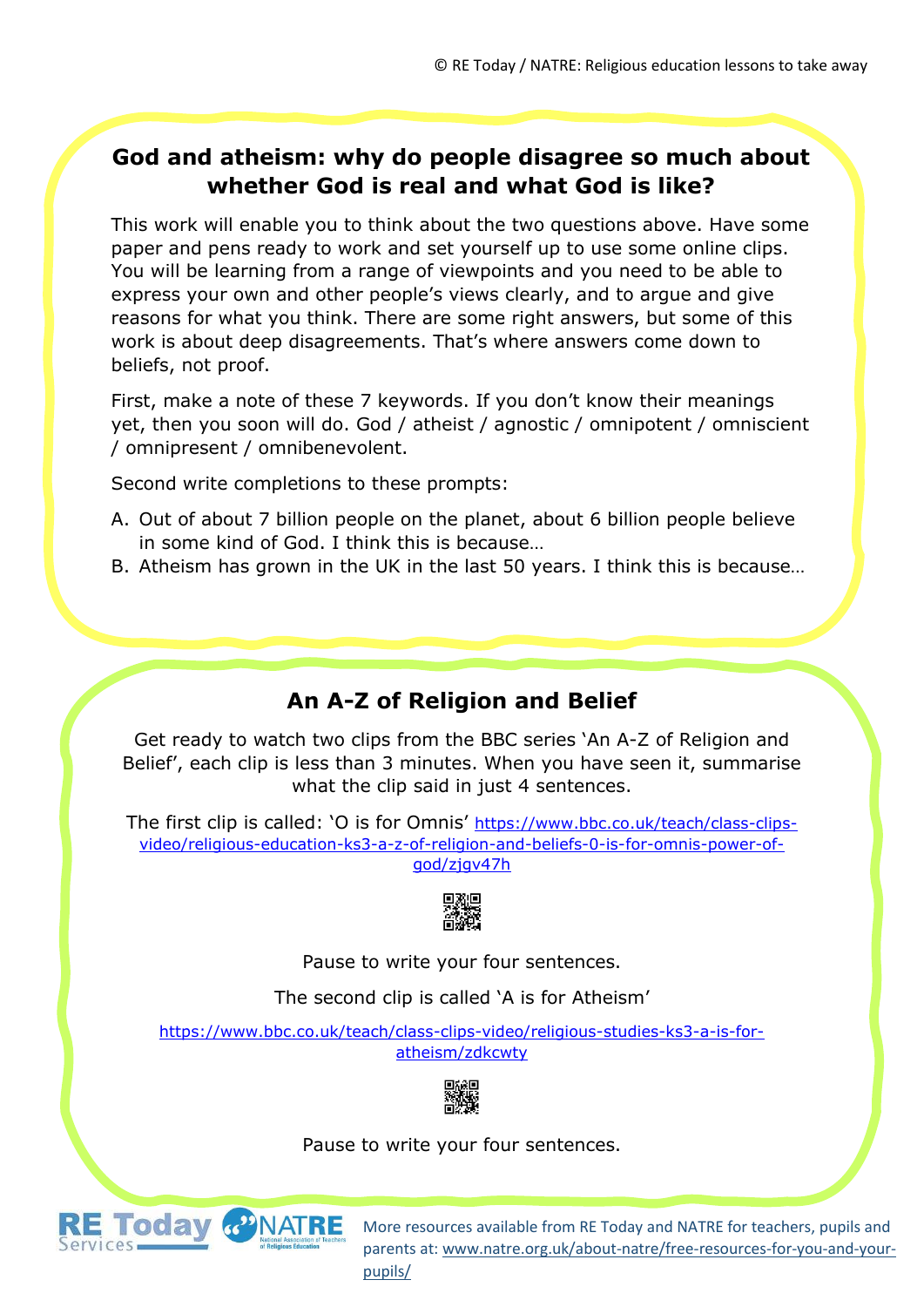# **Key Questions**

#### **Write your answers in well thought out sentences.**

- If there was a god, what would the god be able to do?
- The ancient gods of Egypt, Greece and Rome are not worshipped today. Why not?
- How would an atheist respond to these 4 philosophical claims, that God is 'omni-this and omni-that'?
- What does the word 'Atheist' mean?
- Why study atheism in RE?
- Are the arguments between atheists and those who believe in God endless, or can they be solved?
- Is an atheist a 'believer' too? A person who believes there is no god?

| <b>KEYWORD</b> | Your definition of the<br>word | If you believe in this,<br>how could it affect<br>your life? | Give one objection to<br>believing in this and<br>a reason why people<br>say it. |
|----------------|--------------------------------|--------------------------------------------------------------|----------------------------------------------------------------------------------|
| Omniscient     |                                |                                                              |                                                                                  |
| Omnipotent     |                                |                                                              |                                                                                  |
| Omnipresent    |                                |                                                              |                                                                                  |
| Omnibenevolent |                                |                                                              |                                                                                  |
| Atheist        |                                |                                                              |                                                                                  |
| Agnostic       |                                |                                                              |                                                                                  |
| God            |                                |                                                              |                                                                                  |

### **Complete the grid**

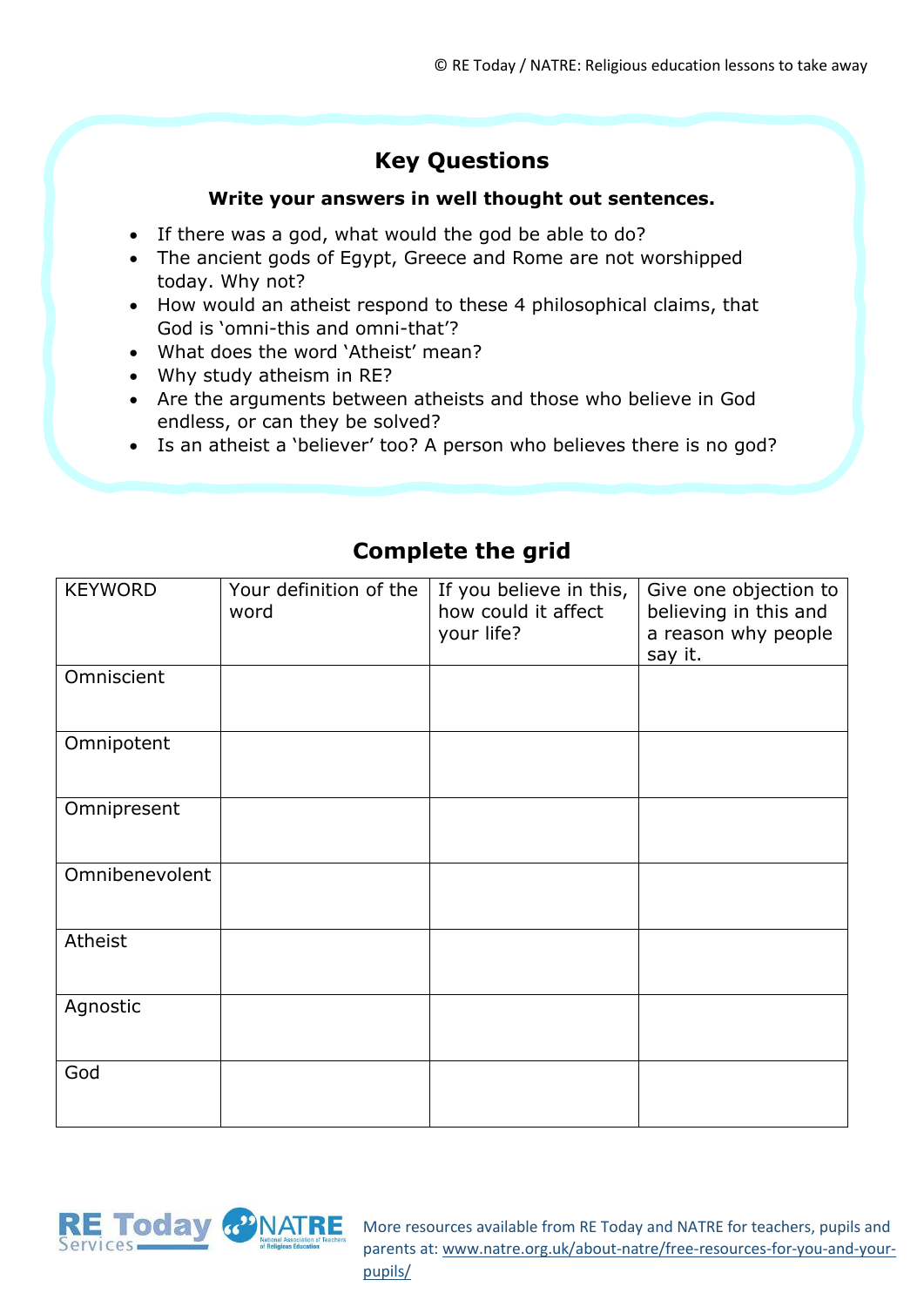### **How strong is this argument?**

Here are 8 reasons for believing in god or not. Sort them first. Which point away from belief in god and which do not? Then rank them on the chart below: which are good reasons to be an atheist?

| 'The world is full of suffering                                                                          | 'Life is short: 80+ years fly                                                                           |
|----------------------------------------------------------------------------------------------------------|---------------------------------------------------------------------------------------------------------|
| and pain, which hurts innocent                                                                           | by. No one can be sure of                                                                               |
| people.'                                                                                                 | anything after death.'                                                                                  |
| 'The world is beautiful,                                                                                 | 'Religions claim to be about                                                                            |
| intricate, and nearly perfect for                                                                        | love and peace, but often                                                                               |
| human life.'                                                                                             | practice hate and war.'                                                                                 |
| 'For 2 centuries, things that<br>used to look like miracles have<br>been scientifically explained.'      | 'Humanity is capable of huge<br>goodness and also of massive<br>evil. Too random for a god to<br>make!' |
| 'Human psychology sometimes<br>uses religion to prop up our<br>sense of failure or our fear of<br>death. | 'Life is a mystery: there's<br>loads we cannot explain<br>about it. That's awesome.'                    |

| Four arguments that point towards<br>belief in God, in order of their<br>strength | Four arguments that point towards<br>atheism, in order of their strength |
|-----------------------------------------------------------------------------------|--------------------------------------------------------------------------|
|                                                                                   |                                                                          |
|                                                                                   |                                                                          |
|                                                                                   |                                                                          |
|                                                                                   |                                                                          |
|                                                                                   |                                                                          |